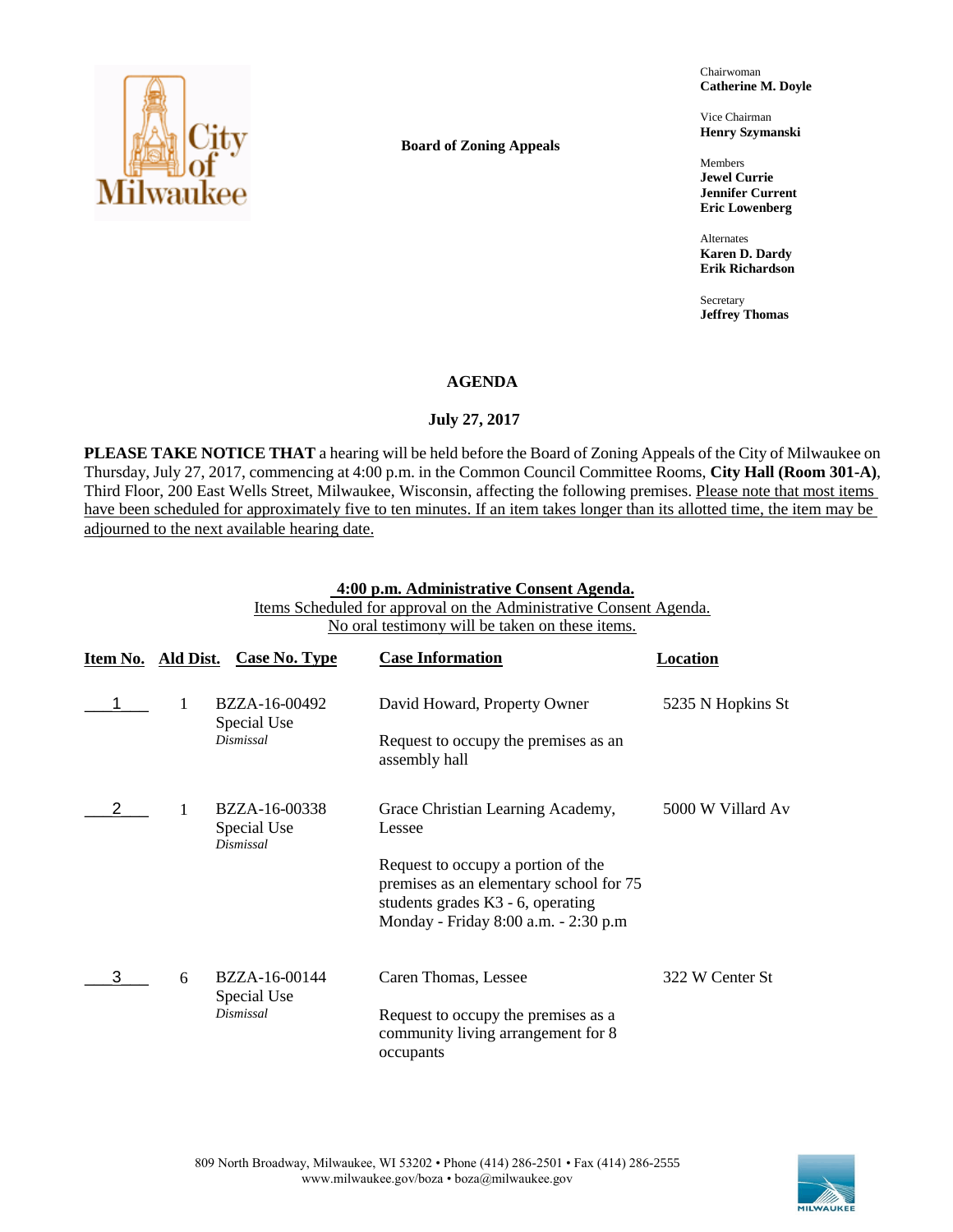| Board of Zoning Appeals, Hearing on Thursday, July 27, 2017 |  |  |  |
|-------------------------------------------------------------|--|--|--|
|                                                             |  |  |  |

## **Item No. Ald Dist. Case No. Type Case Information Location**

#### **4:00 p.m. Consent Agenda.**

Items Scheduled for approval on the Consent Agenda.

No oral testimony will be taken on these items.

| 4 | 14 | BZZA-17-00222<br>Use Variance | Julie Zettel, Property Owner<br>Request to continue occupying a portion<br>of the premises as a personal service<br>facility                                                                                                                                                                                                                                                                                                                         | 2771 S Taylor Av |
|---|----|-------------------------------|------------------------------------------------------------------------------------------------------------------------------------------------------------------------------------------------------------------------------------------------------------------------------------------------------------------------------------------------------------------------------------------------------------------------------------------------------|------------------|
| 5 | 15 | BZZA-17-00216<br>Special Use  | SOS Center Inc, Property Owner<br>Request to continue occupying the<br>premises as a social service facility                                                                                                                                                                                                                                                                                                                                         | 4620 W North Av  |
| 6 | 15 | BZZA-17-00171                 | Schnell Price, Lessee<br>Request to increase the number of<br>students from 32 for grade K4 to 80 for<br>grades K4 through 2nd, and increase the<br>hours of operation from 9:00 a.m. - 3:30<br>p.m. Monday - Friday to 7:00 a.m. - 5:30<br>p.m. Monday - Friday, and to continue<br>occupying the premises as a day care<br>center for 151 children per shift infant<br>through 14 years of age, operating<br>Monday - Sunday 7:00 a.m. - 6:00 p.m. | 4801 W North Av  |
| 7 | 15 | BZZA-17-00220<br>Special Use  | Francisco Sanchez, Property Owner<br>Request to occupy the premises as a<br>motor vehicle repair facility                                                                                                                                                                                                                                                                                                                                            | 1829 W Center St |
| 8 | 15 | BZZA-17-00233<br>Special Use  | University of Islam, Lessee<br>Request to increase the hours of<br>operation from 6:00 a.m. - midnight to<br>24 hours, and to continue occupying the<br>premises as a day care center for 50<br>children per shift infant through 12 years<br>of age, operating Monday - Sunday (this<br>is a new operator)                                                                                                                                          | 3511 W Lisbon Av |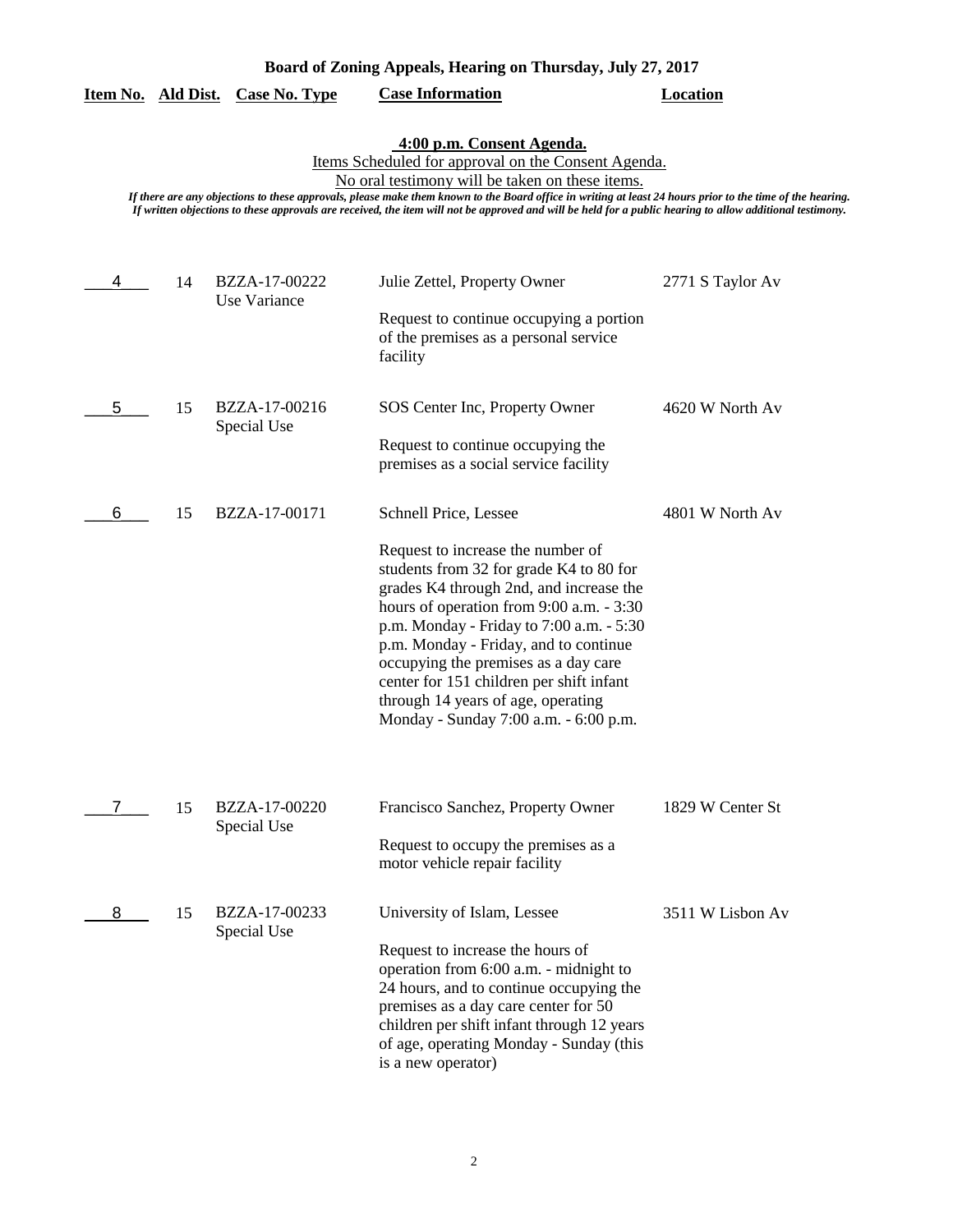| Board of Zoning Appeals, Hearing on Thursday, July 27, 2017 |  |  |  |
|-------------------------------------------------------------|--|--|--|
|                                                             |  |  |  |

|  |  | Item No. Ald Dist. Case No. Type | <b>Case Information</b> | Location |
|--|--|----------------------------------|-------------------------|----------|
|--|--|----------------------------------|-------------------------|----------|

#### **4:00 p.m. Consent Agenda (continued)**

Items Scheduled for approval on the Consent Agenda.

No oral testimony will be taken on these items.

| 9  | 1              | BZZA-17-00237<br>Special Use | Cousins Submarines, Inc, Lessee<br>Request to continue occupying the<br>premises as a fast-food/carry-out<br>restaurant with a drive-through facility                                                                                                                                             | 4134 W Villard Av     |
|----|----------------|------------------------------|---------------------------------------------------------------------------------------------------------------------------------------------------------------------------------------------------------------------------------------------------------------------------------------------------|-----------------------|
| 10 | $\overline{2}$ | BZZA-17-00231<br>Special Use | LaCricia Hernes, Lessee<br>Request to continue occupying the<br>premises as a day care center for 25<br>children per shift infant through 12 years<br>of age, operating Monday - Friday 6:00<br>a.m. - midnight                                                                                   | 6342 W Fond Du Lac Av |
| 11 | 2              | BZZA-17-00259<br>Special Use | Ka Moua, Lessee<br>Request to add a light motor vehicle<br>repair and outdoor storage facility and to<br>continue occupying the premises as a<br>ground transportation service                                                                                                                    | 7401 W Fond Du Lac Av |
| 12 | $\overline{2}$ | BZZA-17-00255<br>Special Use | Amber Lowe, Lessee<br>Request to increase the hours of<br>operation from 6:00 a.m. - midnight to<br>24 hours and to continue occupying the<br>premises as a day care center for 50<br>children per shift infant through 12 years<br>of age, operating Monday - Sunday (this<br>is a new operator) | 6523 W Fond Du Lac Av |
| 13 | $\overline{2}$ | BZZA-17-00246<br>Special Use | Robert Pyles, Other<br>Request to continue occupying the<br>premises as a fast-food/carry-out<br>restaurant with a drive-through facility                                                                                                                                                         | 5265 W Fond Du Lac Av |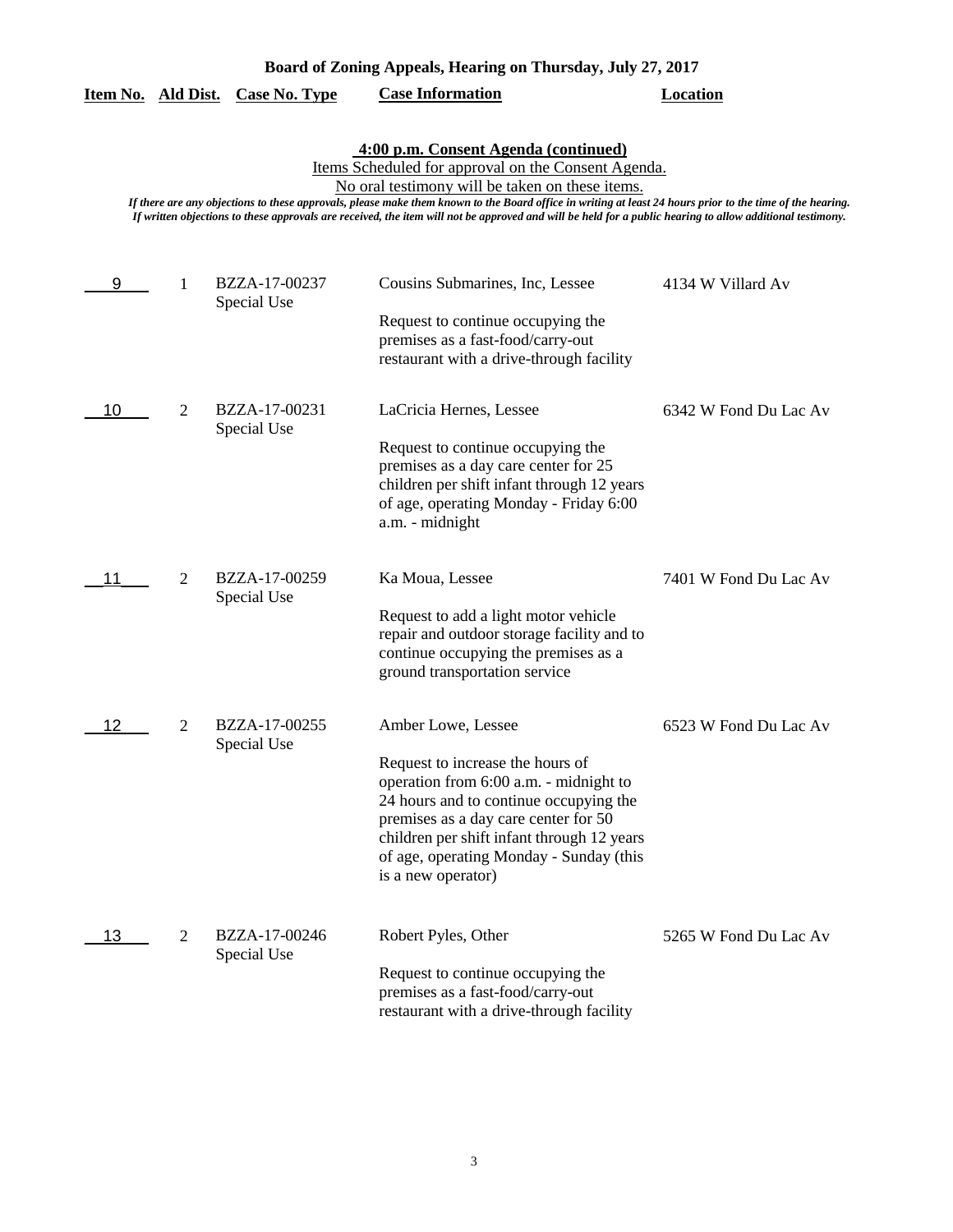| Board of Zoning Appeals, Hearing on Thursday, July 27, 2017 |  |  |  |
|-------------------------------------------------------------|--|--|--|
|                                                             |  |  |  |

|  |  | Item No. Ald Dist. Case No. Type | <b>Case Information</b> | Location |
|--|--|----------------------------------|-------------------------|----------|
|--|--|----------------------------------|-------------------------|----------|

#### **4:00 p.m. Consent Agenda (continued)**

Items Scheduled for approval on the Consent Agenda.

No oral testimony will be taken on these items.

| 14 | 3              | BZZA-17-00217<br><b>Dimensional Variance</b> | Spencer Kronz, Property Owner                                                                                                                          | 1726 E North Av            |
|----|----------------|----------------------------------------------|--------------------------------------------------------------------------------------------------------------------------------------------------------|----------------------------|
|    |                |                                              | Request to erect a freestanding sign that<br>exceeds the maximum allowed height<br>and does not include a monument base                                |                            |
| 15 | $\overline{4}$ | BZZA-17-00243<br>Special Use                 | Milwaukee County Historical Society,<br>Lessee                                                                                                         | 275 W Wisconsin Av         |
|    |                |                                              | Request to occupy a portion of the<br>premises as a cultural institution                                                                               |                            |
| 16 | 4              | BZZA-17-00221<br>Special Use                 | Milwaukee School of Engineering,<br>Property Owner                                                                                                     | 820 N Milwaukee St         |
|    |                |                                              | Request to continue occupying the<br>premises as a college                                                                                             |                            |
| 17 | 5              | BZZA-17-00238<br>Special Use                 | Richard Chao Vang, Lessee                                                                                                                              | 11010 W Hampton Av         |
|    |                |                                              | Request to occupy a portion of the<br>premises as a community center                                                                                   |                            |
| 18 | 6              | BZZA-17-00232<br>Special Use                 | California Pacific Wisconsin Properties,<br>LLC, Prospective Buyer                                                                                     | 2826 N Martin L King Jr Dr |
|    |                |                                              | Request to continue occupying the<br>premises as a permitted general retail<br>establishment with a drive-through<br>facility (this is a new operator) |                            |
| 19 | 6              | BZZA-17-00284<br>Special Use                 | Shecar Substance Abuse/Mental Health<br>Outpatient Services, LLC, Lessee                                                                               | 2821 N 4Th St              |
|    |                |                                              | Request to continue occupying a portion<br>of the premises as a social service<br>facility                                                             |                            |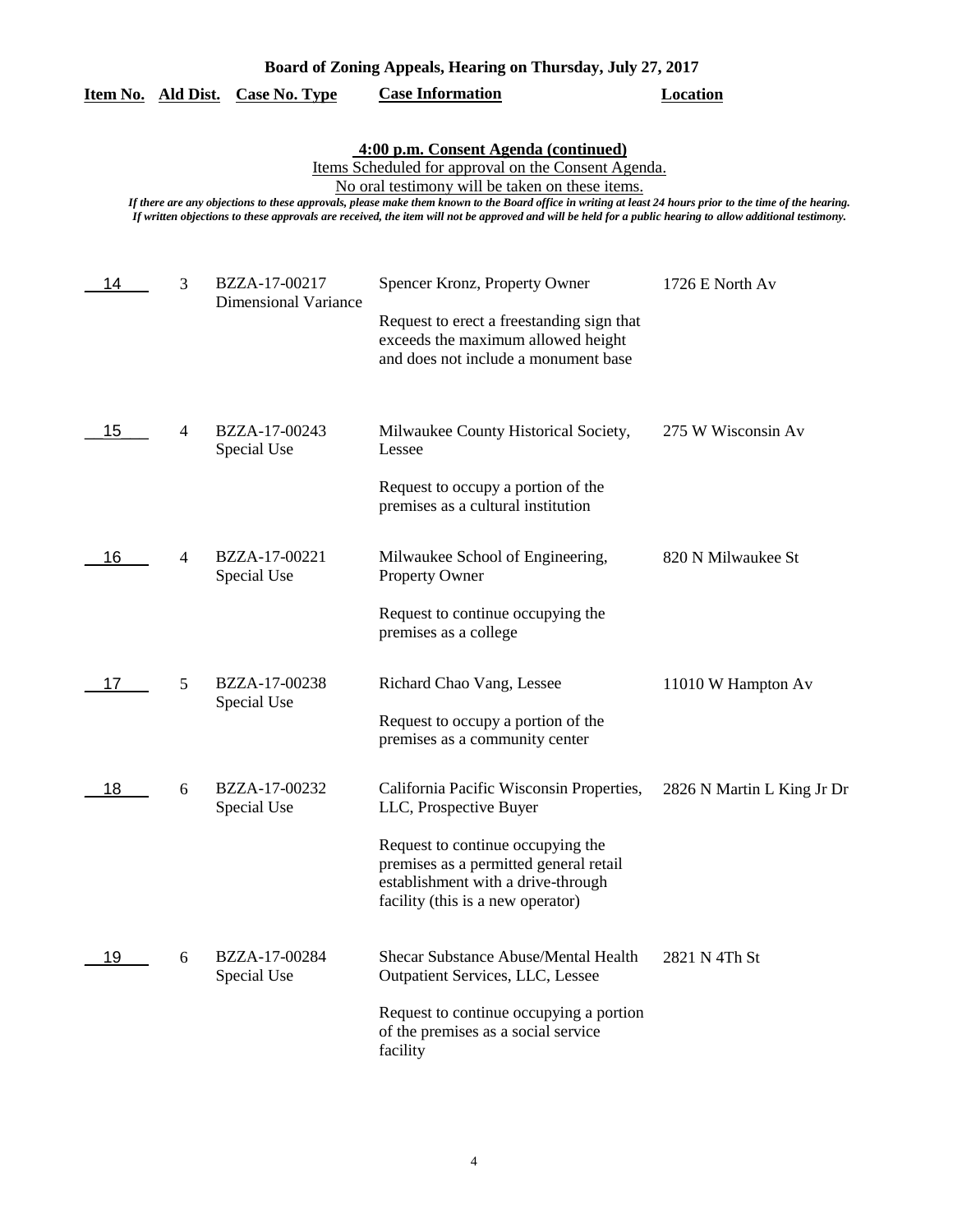## **Item No. Ald Dist. Case No. Type Case Information Location**

# **4:00 p.m. Consent Agenda (continued)**

Items Scheduled for approval on the Consent Agenda.

No oral testimony will be taken on these items.

| 20 | 6 | BZZA-17-00289<br>Special Use                 | Project R.E.T.U.R.N., Inc., Lessee                                                         | 2821 N 4Th St    |
|----|---|----------------------------------------------|--------------------------------------------------------------------------------------------|------------------|
|    |   |                                              | Request to occupy a portion of the<br>premises as a social service facility                |                  |
| 21 | 6 | BZZA-17-00288<br>Special Use                 | Milwaukee Community Business<br>Collaborative, Inc., Lessee                                | 2821 N 4Th St    |
|    |   |                                              | Request to occupy a portion of the<br>premises as a social service facility                |                  |
| 22 | 6 | BZZA-17-00285<br>Special Use                 | Fokus Family Services, LLC, Lessee                                                         | 2821 N 4Th St    |
|    |   |                                              | Request to continue occupying a portion<br>of the premises as a social service<br>facility |                  |
| 23 | 6 | BZZA-17-00286<br>Special Use                 | Alma Center, Inc., Lessee                                                                  | 2821 N 4Th St    |
|    |   |                                              | Request to occupy a portion of the<br>premises as a social service facility                |                  |
| 24 | 6 | BZZA-17-00283<br>Special Use                 | Power of Change, Lessee                                                                    | 2821 N 4Th St    |
|    |   |                                              | Request to continue occupying a portion<br>of the premises as a social service<br>facility |                  |
| 25 | 6 | BZZA-17-00287<br>Special Use                 | M&S Clinical Services, Inc., Lessee                                                        | 2821 N 4Th St    |
|    |   |                                              | Request to continue occupying a portion<br>of the premises as a social service<br>facility |                  |
| 26 | 6 | BZZA-17-00262<br><b>Dimensional Variance</b> | Malaika Early Learning Center, Property<br>Owner                                           | 3202 N 2Nd St, A |
|    |   |                                              | Request to allow a vinyl fence with a<br>coated wire chain link gate                       |                  |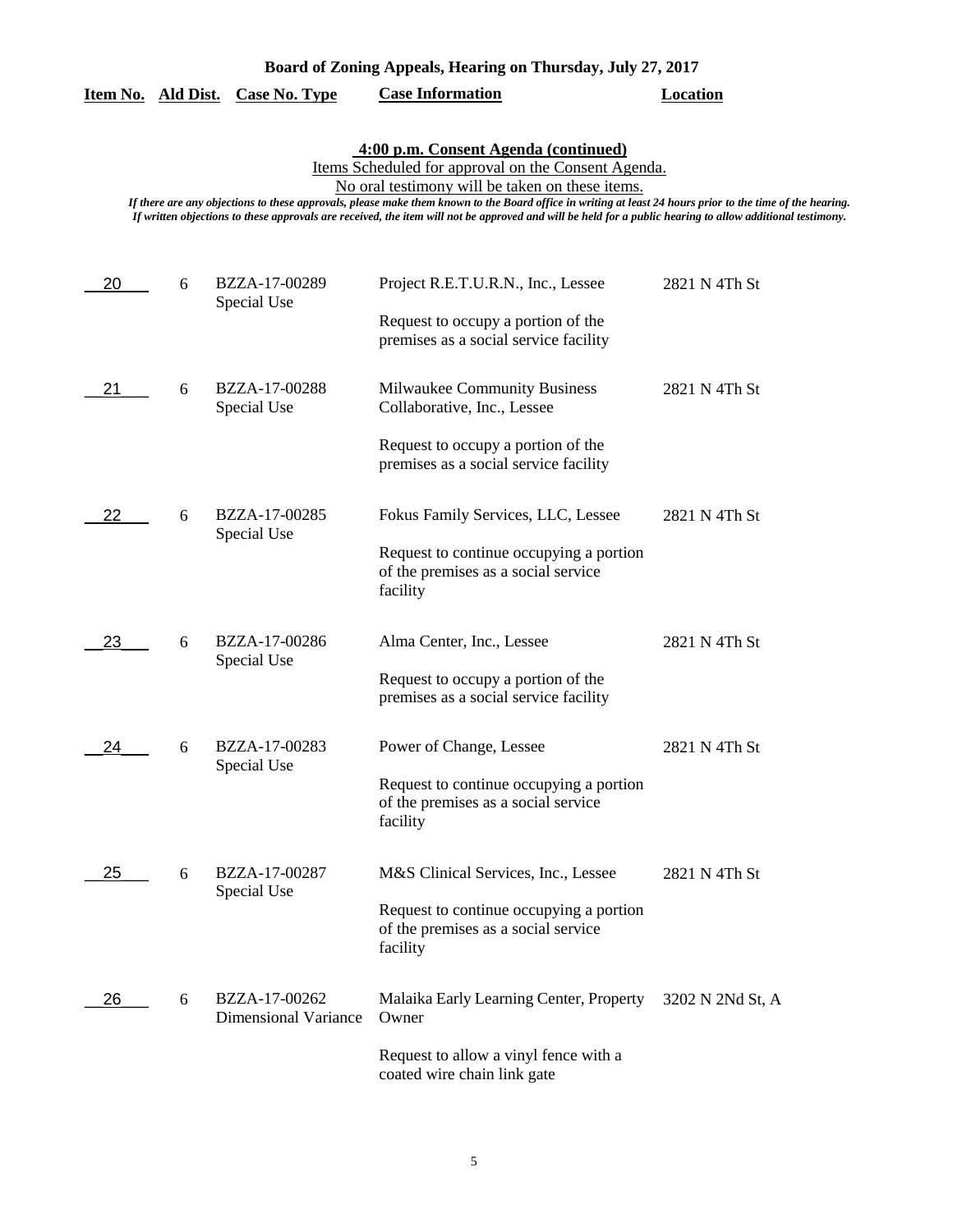| Board of Zoning Appeals, Hearing on Thursday, July 27, 2017 |  |  |  |
|-------------------------------------------------------------|--|--|--|
|                                                             |  |  |  |

|  |  | Item No. Ald Dist. Case No. Type | <b>Case Information</b> | Location |
|--|--|----------------------------------|-------------------------|----------|
|--|--|----------------------------------|-------------------------|----------|

**4:00 p.m. Consent Agenda (continued)**

Items Scheduled for approval on the Consent Agenda.

No oral testimony will be taken on these items.

| 27 | 6      | BZZA-17-00253<br>Special Use          | Goodwill Industries of Southeastern<br>Wisconsin, Inc., Lessee<br>Request to continue occupying the                                                                                                                                                         | 3903 N Richards St |
|----|--------|---------------------------------------|-------------------------------------------------------------------------------------------------------------------------------------------------------------------------------------------------------------------------------------------------------------|--------------------|
|    |        |                                       | premises as a social service facility                                                                                                                                                                                                                       |                    |
| 28 | 6      | BZZA-17-00261<br>Special Use          | HeartLove Place Inc., Lessee                                                                                                                                                                                                                                | 1927 N 4Th St      |
|    |        |                                       | Request to occupy a portion of the<br>premises as a social service facility                                                                                                                                                                                 |                    |
| 29 | 6      | BZZA-17-00234<br>Special Use Variance | RedLine Milwaukee, Inc., Lessee                                                                                                                                                                                                                             | 1422 N 4Th St      |
|    |        |                                       | Request to continue occupying the<br>premises as a personal instruction school<br>and cultural institution                                                                                                                                                  |                    |
| 30 | 7      | BZZA-17-00256<br>Special Use          | Shantrel Palmer, Lessee                                                                                                                                                                                                                                     | 3812 W Burleigh St |
|    |        |                                       | Request to increase the hours of<br>operation from Monday - Saturday 6:00<br>a.m. - midnight to 24 hours<br>Monday - Sunday, and to continue<br>occupying the premises as a day care<br>center for 100 children per shift infant<br>through 12 years of age |                    |
| 31 | $\tau$ | BZZA-17-00226<br>Special Use          | S.M.I.L.E. Inc., Lessee                                                                                                                                                                                                                                     | 4222 W Capitol Dr  |
|    |        |                                       | Request to expand the previously<br>approved social service facility                                                                                                                                                                                        |                    |
| 32 | $\tau$ | BZZA-17-00225<br>Special Use          | Luis Mercado, Lessee                                                                                                                                                                                                                                        | 3813 N 35Th St     |
|    |        |                                       | Request to continue occupying the<br>premises as a motor vehicle repair<br>facility                                                                                                                                                                         |                    |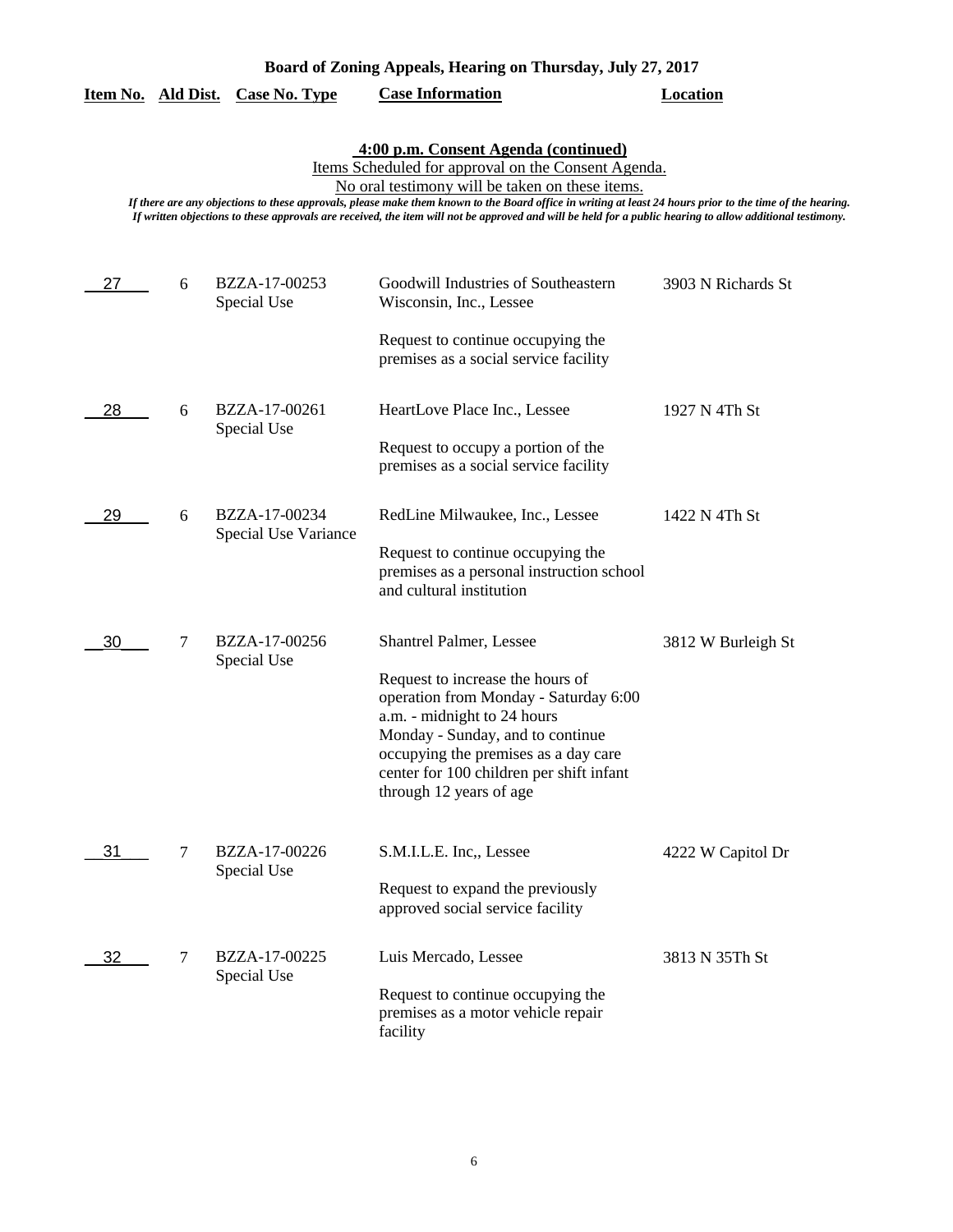## **Item No. Ald Dist. Case No. Type Case Information Location**

# **4:00 p.m. Consent Agenda (continued)**

Items Scheduled for approval on the Consent Agenda.

No oral testimony will be taken on these items.

| 33 | 7  | BZZA-17-00224<br>Special Use                 | Luis Mercado, Lessee<br>Request to continue occupying the<br>premises as a motor vehicle repair<br>facility and body shop                                                                                                  | 3801 N 35Th St       |
|----|----|----------------------------------------------|----------------------------------------------------------------------------------------------------------------------------------------------------------------------------------------------------------------------------|----------------------|
| 34 | 8  | BZZA-17-00190<br>Special Use                 | Edwin Valentin, Lessee<br>Request to occupy a portion of the<br>premises as a car wash                                                                                                                                     | 2912 W Burnham St    |
| 35 | 8  | BZZA-17-00227<br>Use Variance                | Graciela Hernandez,<br>Request to continue occupying the<br>premises as a general retail<br>establishment (this is a new operator)                                                                                         | 3911 W Greenfield Av |
| 36 | 10 | BZZA-17-00241<br>Special Use                 | Resurrection Consulting Services, Inc.,<br>Lessee<br>Request to occupy a portion of the<br>premises as a social service facility                                                                                           | 6032 W Lisbon Av     |
| 37 | 10 | BZZA-17-00235<br><b>Dimensional Variance</b> | Mt. Calvary Evangelical Lutheran<br>Church, Property Owner<br>Request to continue to allow a building<br>that does not meet the minimum required<br>rear or side setbacks, and exceeds the<br>maximum allowed lot coverage | 2846 N 53Rd St       |
| 38 | 11 | BZZA-17-00257<br>Use Variance                | Verizon Wireless Personal<br>Communications, LP, Lessee<br>Request to erect a new transmission<br>tower (replacing the existing tower) that<br>exceeds the maximum allowed height                                          | 5600 W Oklahoma Av   |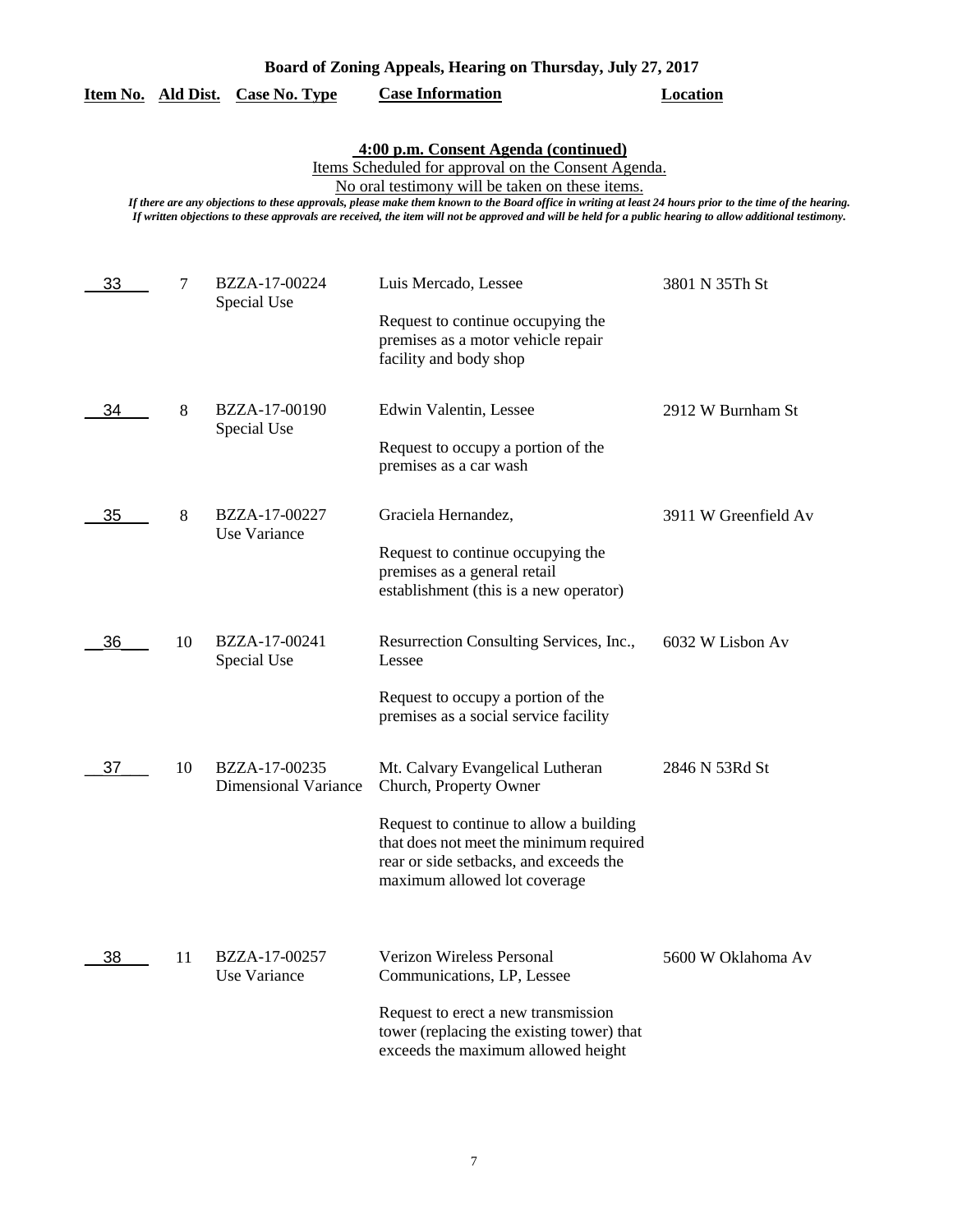| Board of Zoning Appeals, Hearing on Thursday, July 27, 2017 |  |  |  |
|-------------------------------------------------------------|--|--|--|
|                                                             |  |  |  |

|    |    | Item No. Ald Dist. Case No. Type             | <b>Case Information</b>                                                                                                                                                                                                                                                                                                                                                                                                                                                  | <b>Location</b>   |
|----|----|----------------------------------------------|--------------------------------------------------------------------------------------------------------------------------------------------------------------------------------------------------------------------------------------------------------------------------------------------------------------------------------------------------------------------------------------------------------------------------------------------------------------------------|-------------------|
|    |    |                                              | 4:00 p.m. Consent Agenda (continued)<br>Items Scheduled for approval on the Consent Agenda.<br>No oral testimony will be taken on these items.<br>If there are any objections to these approvals, please make them known to the Board office in writing at least 24 hours prior to the time of the hearing.<br>If written objections to these approvals are received, the item will not be approved and will be held for a public hearing to allow additional testimony. |                   |
| 39 | 12 | BZZA-17-00230<br>Special Use                 | Scrub First Street LLC, Property Owner<br>Request to construct an addition to the<br>existing car wash                                                                                                                                                                                                                                                                                                                                                                   | 1635 S 1St St     |
| 40 | 12 | BZZA-17-00263<br><b>Dimensional Variance</b> | Milwaukee Fire Department, Property<br>Owner<br>Request to construct a building that does<br>not meet the minimum required building<br>height (required 30 ft. / proposed 25 ft.)                                                                                                                                                                                                                                                                                        | 100 W Virginia St |
| 41 | 12 | BZZA-17-00236<br><b>Dimensional Variance</b> | Miguel Perez, Property Owner<br>Request to continue to allow parking of a<br>vehicle in excess of 22 feet in length on<br>the premises                                                                                                                                                                                                                                                                                                                                   | 1235 S 6Th St     |
| 42 | 13 | BZZA-17-00183<br>Special Use                 | Aziza Daher, Property Owner<br>Request to continue occupying the<br>premises as a day care center for 60<br>children per shift infant to 12 years of<br>age, operating Monday - Sunday 6:00<br>a.m. $-11:30$ p.m (this is a new operator)                                                                                                                                                                                                                                | 1209 W Layton Av  |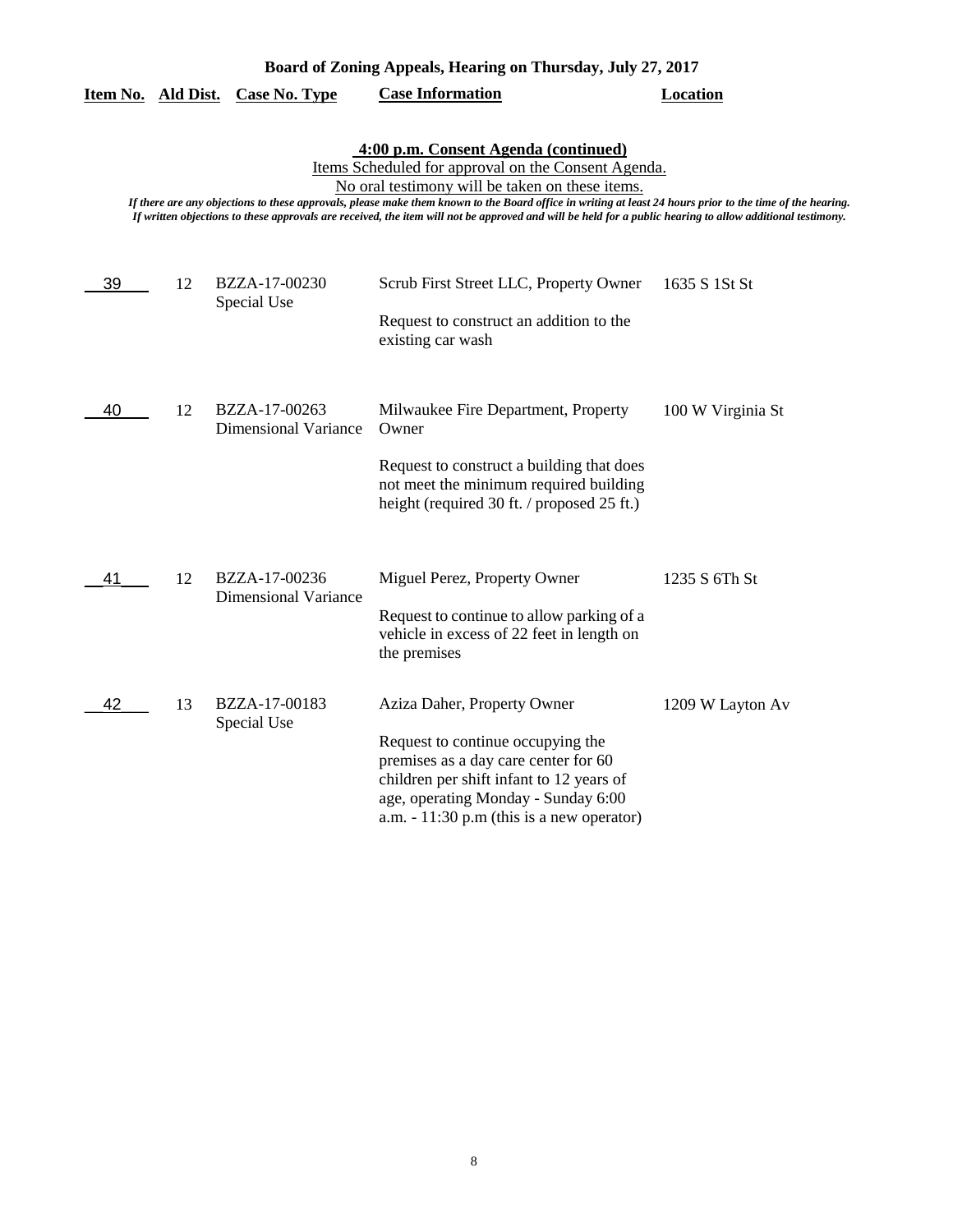|          | Board of Zoning Appeals, Hearing on Thursday, July 27, 2017 |               |                                                                                                                                        |                     |
|----------|-------------------------------------------------------------|---------------|----------------------------------------------------------------------------------------------------------------------------------------|---------------------|
| Item No. | Ald Dist.                                                   | Case No. Type | <b>Case Information</b>                                                                                                                | Location            |
|          |                                                             |               | 4:15 p.m. Administrative Review.                                                                                                       |                     |
|          |                                                             |               | Items Scheduled for consideration and action by the Board in Administrative Review.<br>No oral testimony will be taken on these items. |                     |
|          |                                                             |               |                                                                                                                                        |                     |
|          |                                                             |               |                                                                                                                                        |                     |
| -43      | $\overline{4}$                                              | BZZA-16-00510 | ORP Real Estate Holdings LLC,                                                                                                          | 2801 W Wisconsin Av |
|          |                                                             | Special Use   | <b>Property Owner</b>                                                                                                                  |                     |
|          |                                                             |               | Request to occupy the premises as a                                                                                                    |                     |

#### **4:30 p.m. Public Hearings.**

residential care facility for 50 occupants

Please note that each item scheduled for a public hearing has been scheduled for approximately five to ten minutes. If an item takes longer than its allotted time, the item may be adjourned to the next available hearing date.

| 44 | 14 | BZZA-17-00274<br>Dimensional Variance,                | Ryan Konicek, Prospective Buyer                                                                                                                                                                                                                                                                                                                                                                                                            | 2123 S Lenox St |
|----|----|-------------------------------------------------------|--------------------------------------------------------------------------------------------------------------------------------------------------------------------------------------------------------------------------------------------------------------------------------------------------------------------------------------------------------------------------------------------------------------------------------------------|-----------------|
|    |    | Special Use                                           | Request to construct four single-family<br>dwellings that exceed the maximum<br>number of principal structures and<br>number of dwelling units allowed, one of<br>which does not meet the minimum<br>required front setback, three of which<br>exceed the maximum allowed front<br>setback, one of which does not meet the<br>minimum required side street setback,<br>and one of which exceeds the maximum<br>allowed side street setback |                 |
| 45 | 15 | BZZA-17-00179<br>Dimensional Variance,<br>Special Use | U.S. Cellular Operating Company LLC,<br>Lessee<br>Request to construct a transmission<br>tower that exceeds the maximum<br>permitted height and without the<br>minimum required landscaping                                                                                                                                                                                                                                                | 4321 W North Av |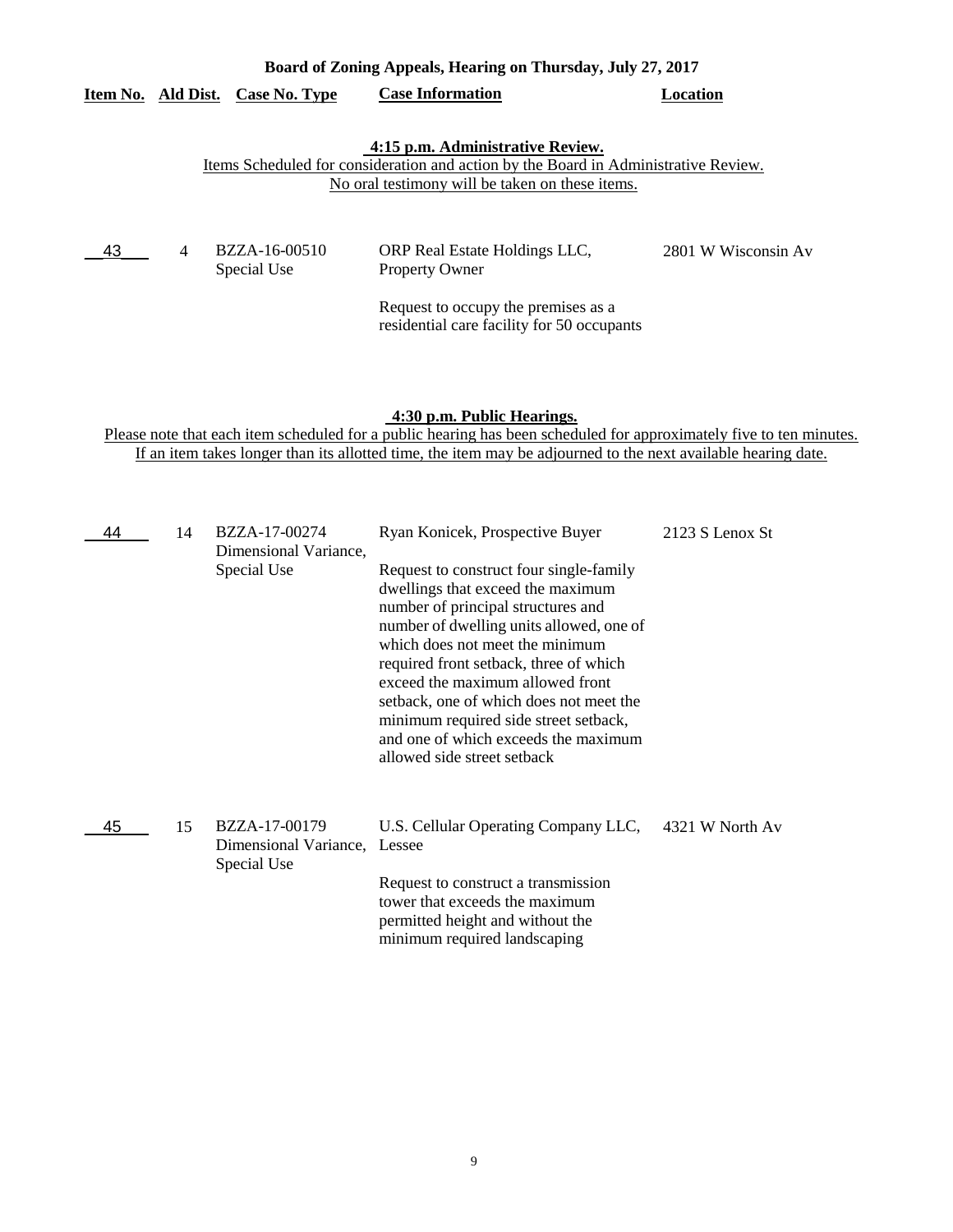|                                                                                                                                                              |             | Item No. Ald Dist. Case No. Type                                                                                | <b>Case Information</b>                                                                                                                                                                                                               | Location                |  |  |  |
|--------------------------------------------------------------------------------------------------------------------------------------------------------------|-------------|-----------------------------------------------------------------------------------------------------------------|---------------------------------------------------------------------------------------------------------------------------------------------------------------------------------------------------------------------------------------|-------------------------|--|--|--|
| 4:30 p.m. Public Hearings (continued)<br>Please note that each item scheduled for a public hearing has been scheduled for approximately five to ten minutes. |             |                                                                                                                 |                                                                                                                                                                                                                                       |                         |  |  |  |
|                                                                                                                                                              |             |                                                                                                                 | If an item takes longer than its allotted time, the item may be adjourned to the next available hearing date.                                                                                                                         |                         |  |  |  |
|                                                                                                                                                              |             |                                                                                                                 |                                                                                                                                                                                                                                       |                         |  |  |  |
| 46                                                                                                                                                           | 1           | BZZA-17-00247<br>Special Use                                                                                    | Clarissa Jackson, Lessee                                                                                                                                                                                                              | 5249 N 35Th St          |  |  |  |
|                                                                                                                                                              |             |                                                                                                                 | Request to increase the days of operation<br>from Monday - Friday to<br>Monday - Sunday and to continue<br>occupying the premises as a day care<br>center for 60 children per shift infant<br>through 12 years of age, operating 6:00 |                         |  |  |  |
|                                                                                                                                                              |             |                                                                                                                 | a.m. $-11:00$ p.m. (this is a new operator)                                                                                                                                                                                           |                         |  |  |  |
|                                                                                                                                                              |             |                                                                                                                 |                                                                                                                                                                                                                                       |                         |  |  |  |
| 47                                                                                                                                                           | 1           | BZZA-17-00229<br>Dimensional Variance,                                                                          | Carface LLC, Lessee                                                                                                                                                                                                                   | 5206 N Hopkins St       |  |  |  |
|                                                                                                                                                              | Special Use | Request to occupy the premises as a<br>motor vehicle sales facility without the<br>minimum required landscaping |                                                                                                                                                                                                                                       |                         |  |  |  |
| 48                                                                                                                                                           | 1           | BZZA-17-00159<br>Special Use                                                                                    | Matt Sisson, Prospective Buyer                                                                                                                                                                                                        | 2021 W Silver Spring Dr |  |  |  |
|                                                                                                                                                              |             |                                                                                                                 | Request to construct a building and<br>occupy the premises as a car wash                                                                                                                                                              |                         |  |  |  |
| 49                                                                                                                                                           | 1           | BZZA-17-00184<br>Special Use                                                                                    | Hilmi Shouobash, Property Owner                                                                                                                                                                                                       | 5201 W Silver Spring Dr |  |  |  |
|                                                                                                                                                              |             |                                                                                                                 | Request to occupy the premises as a<br>fast-food/carry-out restaurant                                                                                                                                                                 |                         |  |  |  |
| 50                                                                                                                                                           | 1           | BZZA-17-00181<br>Special Use                                                                                    | Select Auto Parts and Sales Inc, Lessee                                                                                                                                                                                               | 2500 W Cornell St       |  |  |  |
|                                                                                                                                                              |             |                                                                                                                 | Request to add light motor vehicles sales<br>to the Board-approved indoor salvage<br>operation and light motor vehicle repair<br>facility                                                                                             |                         |  |  |  |
| 51                                                                                                                                                           | 2           | BZZA-17-00210<br><b>Dimensional Variance</b>                                                                    | Donald Harmon, Property Owner                                                                                                                                                                                                         | 5959 N 76Th St          |  |  |  |
|                                                                                                                                                              |             |                                                                                                                 | Request to erect a freestanding sign that<br>exceeds the maximum allowed height<br>(allowed 14 ft., proposed 19 ft.)                                                                                                                  |                         |  |  |  |

**Board of Zoning Appeals, Hearing on Thursday, July 27, 2017**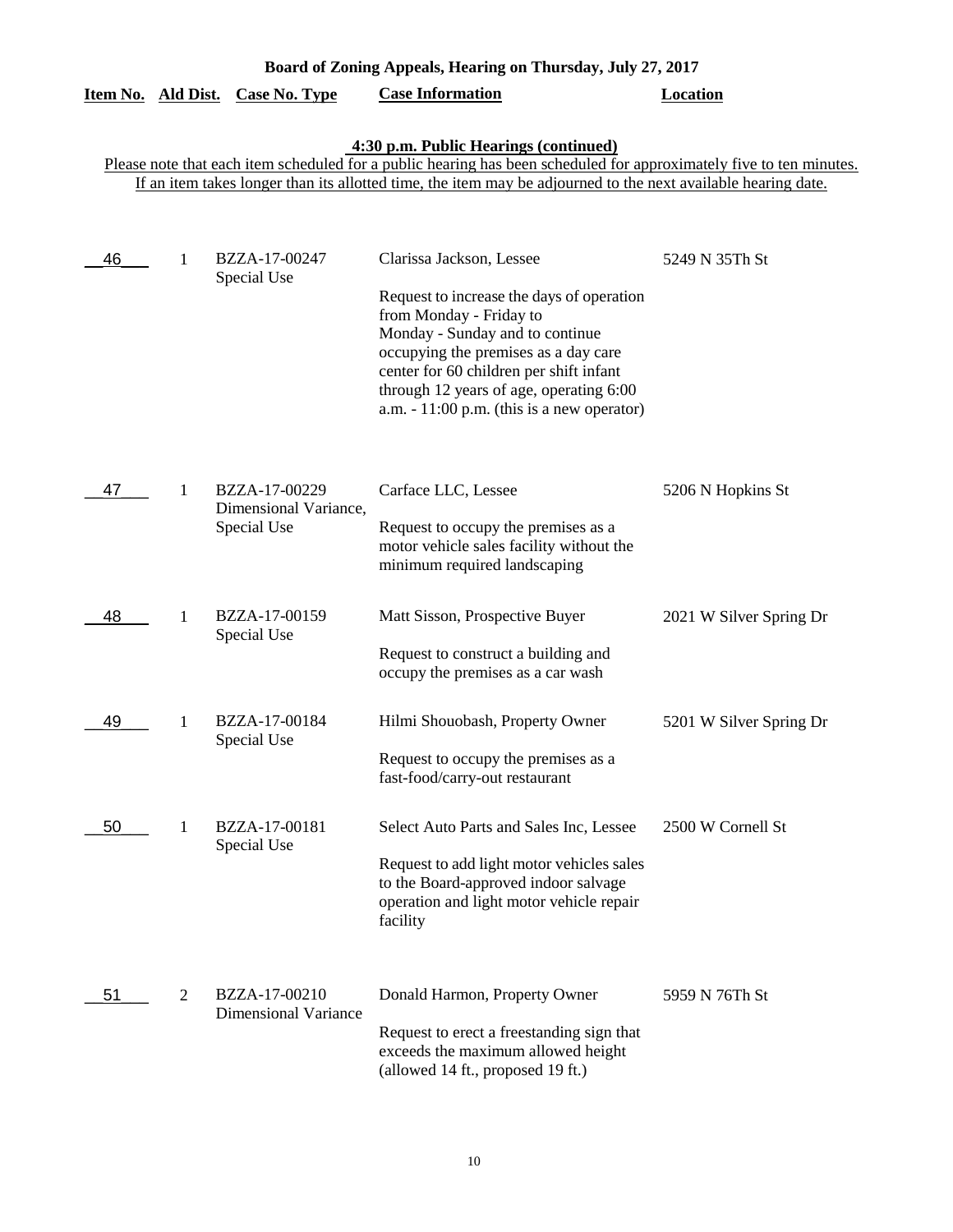| Item No. Ald Dist. |                | Case No. Type                                         | <b>Case Information</b>                                                                                                                                                                                                                                            | Location           |
|--------------------|----------------|-------------------------------------------------------|--------------------------------------------------------------------------------------------------------------------------------------------------------------------------------------------------------------------------------------------------------------------|--------------------|
|                    |                |                                                       | 5:30 p.m. Public Hearings.<br>Please note that each item scheduled for a public hearing has been scheduled for approximately five to ten minutes.<br>If an item takes longer than its allotted time, the item may be adjourned to the next available hearing date. |                    |
| 52                 | 3              | BZAP-17-00003<br>Appeal of<br>Determination           | Levi Stein, Lessee<br>Request to appeal a determination by the<br>Development Center that the proposed<br>use is a catering service                                                                                                                                | 3109 N Lake Dr     |
| 53                 | $\overline{4}$ | BZZA-17-00297<br>Special Use                          | Cedar Square, LLC, Property Owner<br>Request to occupy the premises as a<br>sorority house for 24 occupants                                                                                                                                                        | 1414 W Kilbourn Av |
| 54                 | 5              | BZZA-17-00172<br>Special Use                          | Isaac McCovery, Lessee<br>Request to continue occupying the<br>premises as a light motor vehicle sales<br>facility, repair facility and car wash                                                                                                                   | 4735 N 76Th St     |
| 55                 | 5              | BZZA-17-00242<br>Special Use                          | Jamie Underwood, Lessee<br>Request to occupy the premises as a<br>motor vehicle repair facility and car<br>wash                                                                                                                                                    | 7704 W Appleton Av |
| 56                 | 6              | BZZA-17-00139<br>Special Use                          | Anita Robertson, Lessee<br>Request to occupy a portion of the<br>premises as a day care center for 40<br>children per shift ages 4 - 12 years of<br>age, operating Monday - Friday 6:30<br>am - 6:30 pm                                                            | 1809 W Atkinson Av |
| 57                 | 6              | BZZA-17-00186<br>Dimensional Variance,<br>Special Use | Ron Hagen, Lessee<br>Request to occupy a portion of the<br>premises as a light and heavy motor<br>vehicle outdoor storage that does not<br>meet the minimum required landscaping                                                                                   | 4200 N Holton St   |

**Board of Zoning Appeals, Hearing on Thursday, July 27, 2017** 

# 11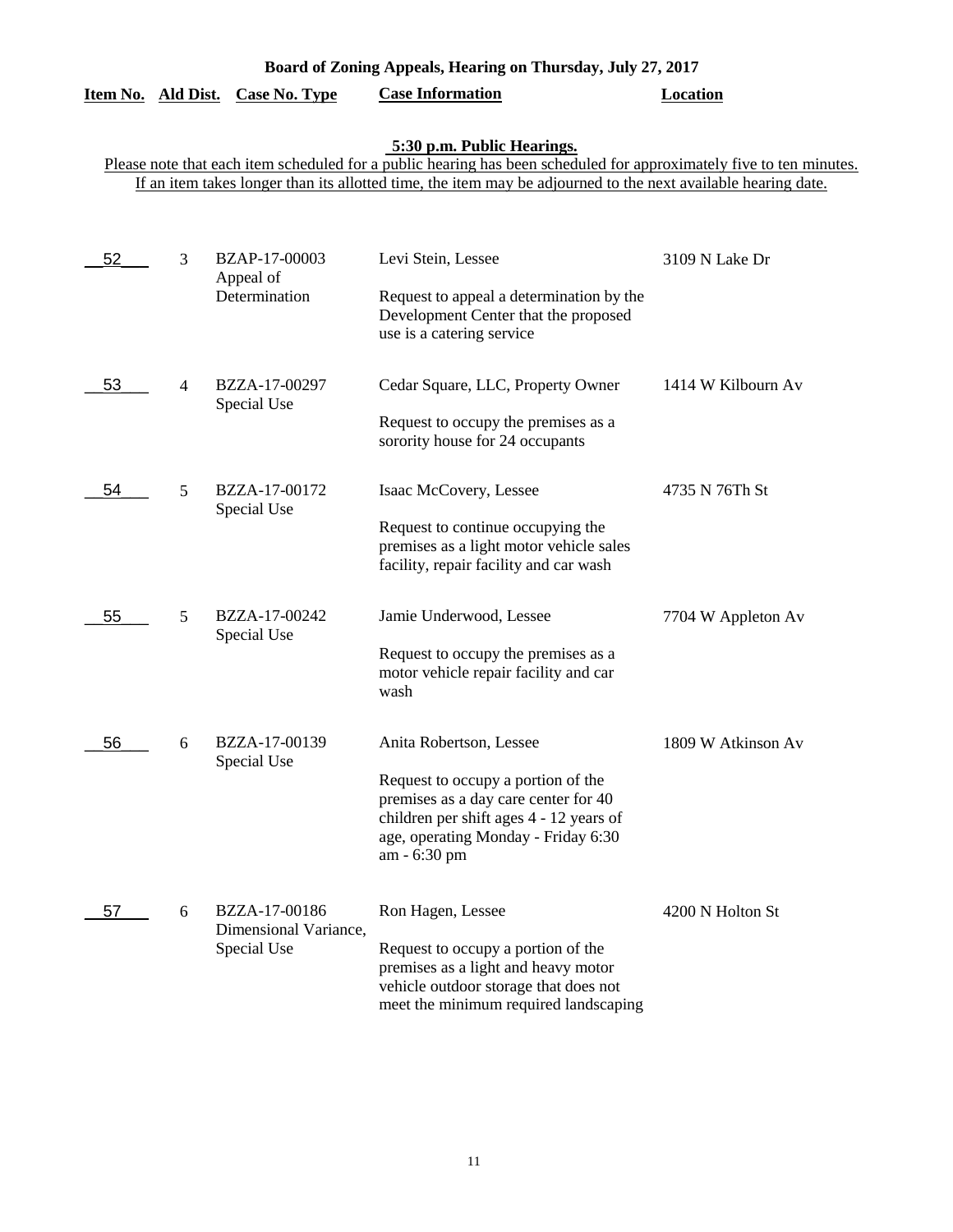|    |                                                                                                                                                                                                                                                                                                                  |                                               | Please note that each item scheduled for a public hearing has been scheduled for approximately five to ten minutes.<br>If an item takes longer than its allotted time, the item may be adjourned to the next available hearing date.                                                                         |                      |  |  |  |
|----|------------------------------------------------------------------------------------------------------------------------------------------------------------------------------------------------------------------------------------------------------------------------------------------------------------------|-----------------------------------------------|--------------------------------------------------------------------------------------------------------------------------------------------------------------------------------------------------------------------------------------------------------------------------------------------------------------|----------------------|--|--|--|
| 58 | 6                                                                                                                                                                                                                                                                                                                | BZZA-17-00170<br>Special Use                  | Imad Hammad, Property Owner<br>Request to occupy a portion of the                                                                                                                                                                                                                                            | 415 E Center St      |  |  |  |
|    | premises as a motor vehicle sales facility<br>6:30 p.m. Public Hearings.<br>Please note that each item scheduled for a public hearing has been scheduled for approximately five to ten minutes.<br>If an item takes longer than its allotted time, the item may be adjourned to the next available hearing date. |                                               |                                                                                                                                                                                                                                                                                                              |                      |  |  |  |
| 59 | 7                                                                                                                                                                                                                                                                                                                | BZZA-17-00250<br><b>Dimensional Variance</b>  | Earnest Bridges, Lessee<br>Request to occupy the premises as a<br>permitted light motor vehicle outdoor<br>storage facility without the minimum<br>required landscaping to the<br>Board-approved car wash                                                                                                    | 3002 W Burleigh St   |  |  |  |
| 60 | 7                                                                                                                                                                                                                                                                                                                | BZZA-17-00245<br><b>Dimensional Variance</b>  | Strong Blocks Milwaukee II, LLC,<br>Property Owner<br>Request to allow a parking space in the<br>front yard                                                                                                                                                                                                  | 4813 W Medford Av    |  |  |  |
| 61 | 8                                                                                                                                                                                                                                                                                                                | BZZA-17-00167<br>Special Use,<br>Use Variance | Damaris Payano, Property Owner<br>Request to occupy a portion of the<br>premises as a currency exchange,<br>payday loan or title loan agency and a<br>general office                                                                                                                                         | 1901 S 26Th St       |  |  |  |
| 62 | 9                                                                                                                                                                                                                                                                                                                | BZZA-17-00223<br>Use Variance                 | Menard, Inc., Prospective Buyer<br>Request to occupy the premises as a self-<br>service storage facility                                                                                                                                                                                                     | 8120 W Brown Deer Rd |  |  |  |
| 63 | 10                                                                                                                                                                                                                                                                                                               | BZZA-17-00182<br>Special Use                  | Martina McCloud, Property Owner<br>Request to occupy the premises as a<br>daycare center for 65 children infant - 12<br>years of age, Monday - Friday 6<br>am - midnight, an adult daycare center<br>and an elementary school for 60<br>children, grades K3 - 5th operating<br>Monday - Friday 7am - 3:30 pm | 5330 W Lisbon Av     |  |  |  |

**Board of Zoning Appeals, Hearing on Thursday, July 27, 2017** 

**Item No. Ald Dist. Case No. Type Case Information Location**